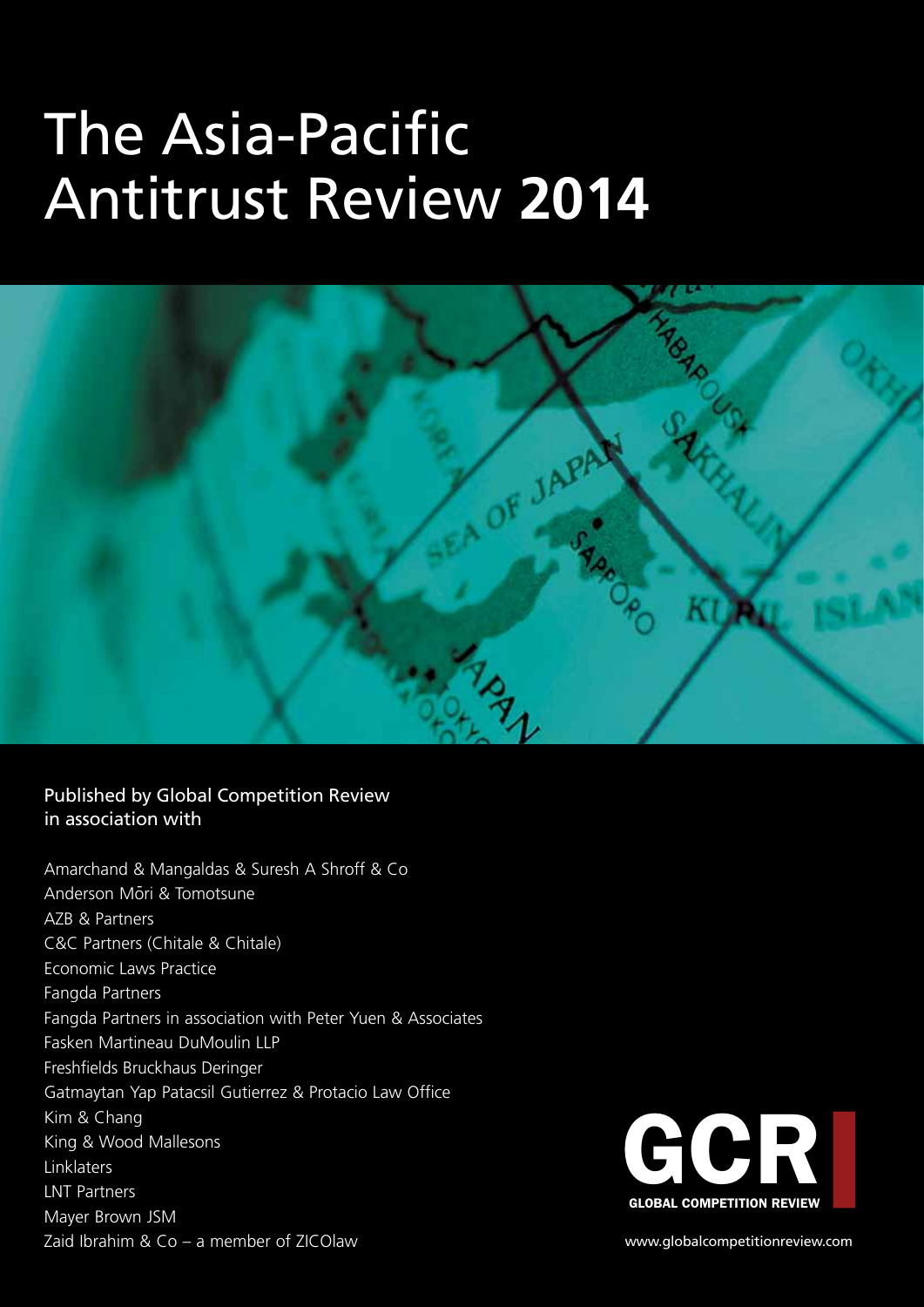# China: Merger Control

### Hannah C L Ha, John M Hickin and Philip F Monaghan Mayer Brown JSM

The last 12 months were a watershed in the enforcement of China's competition laws. This was particularly the case with the public and private enforcement of the behavioural rules in the Anti-Monopoly Law (AML). The enforcement of China's merger control regime has also seen some key developments. In 2013, the Chinese Ministry of Commerce (MOFCOM) published four conditional clearance decisions: *Glencore/Xstrata*, *Marubeni/Gavilon*, *Baxter/Gambro* and *MediaTek/MStar*. Each decision turns on its own facts but there are recurring themes:

- MOFCOM has shown itself prepared to find market power notwithstanding relatively low market share levels;
- there is a continued attraction for the imposition of elaborate and onerous hold-separate arrangements as a condition for clearance;
- as a precondition to clearance, MOFCOM has sought commitments to supply key products to the Chinese market on favourable terms;
- MOFCOM will not shy away from imposing extraterritorial remedies even where the competition economics basis for seeking the commitment might not be that clear-cut; and
- coordinated-effects theories of harm arise with some regularity in the published decisions and this year's cases offer further examples.

Certain of these aspects of the decisions appear driven by industrial policy considerations and indicate that any transaction that involves key industries – food and agriculture in *Marubeni/Gavilon*, minerals and ores in *Glencore/Xstrata*, important inputs for Chinese manufacturers in *MediaTek/MStar* – will likely be scrutinised closely and regulated with an eye toward broader strategic interests. By contrast, *Baxter/Gambro* is almost something of an anomaly insofar as broader industrial policy considerations were not in issue.

On the procedural front, 2013 was notable for the publication by MOFCOM of important draft regulations clarifying the regime for merger remedies and what may be the official beginnings of a fast-track or simplified procedure for straightforward cases. As regards the former, the draft Regulations on the Imposition of Restrictive Conditions in Concentrations of Undertakings (Draft Restrictive Conditions Regulations) while largely consistent with practice in other major jurisdictions, represent a significant expansion on MOFCOM's existing guidance on merger remedies and offer greater certainty in terms of process for notifying parties – it is anticipated that these regulations will be finalised early in 2014. The draft Interim Regulations on Standards for Simplified Cases (the Draft Simple Cases Regulations) published for consultation earlier in 2013 draw heavily on the European Commission's Notice on a simplified procedure although they are silent on the procedural benefits of a case being classified as 'simple'. These regulations are

now awaiting formal promulgation after being agreed by MOFCOM in December 2013. We review below the decisional and procedural developments for the last 12 months.

#### MOFCOM's decisional practice in 2013 Glencore/Xstrata

Following a lengthy review lasting the best part of a year, MOFCOM gave a conditional green light to the acquisition of Xstrata by Glencore on 16 April. The long review period is not the only respect in which the decision stands out. Particularly striking is MOFCOM's confidence in seeking an extraterritorial divestiture in circumstances where the competition arguments that justify this might appear borderline to some. Additionally, the regulator, for the first time, decided to publish a detailed scheme of the remedial commitments it accepted from the parties as a precondition to clearance. This document offers a valuable insight into MOFCOM's practice and merits careful consideration. It is also a further indication of MOFCOM's developing and welcome commitment to a more transparent process.

Although neither Glencore nor Xstrata own or operate productive assets in the relevant markets in China, MOFCOM took great interest in the transaction, focusing on the importance of China as a major market for the parties and China's reliance on imports of raw materials of central importance to the wider Chinese economy. Explaining that import volumes of copper, zinc and lead concentrate accounted for 68.5 per cent, 28.7 per cent and 27.3 per cent respectively of total supplies on the Chinese market in 2011, and that the parties had relatively high market shares in the production and supply of these products globally and in China, MOFCOM focused its review on these markets and ultimately concluded that the acquisition may have the effect of eliminating or restricting competition in them.

That said, the analysis of the parties' market power in the production and supply of copper concentrates suggests that MOFCOM is willing to find market power at what might otherwise be considered moderate market share levels. The regulator explains that Glencore and Xstrata are among the world's leading producers and suppliers of copper concentrate and that the global market shares of Glencore and Xstrata for the production of copper concentrate were 1.5 per cent and 6.1 per cent respectively in 2011, with a combined share of 7.6 per cent, collectively ranking third in the world. Further, the global market shares of the parties in 2011 with respect to the supply of copper concentrate were 5.3 per cent and 4 per cent respectively, with a combined share of 9.3 per cent, ranking first in the world. As regards the market shares of Glencore and Xstrata for the supply of copper in China itself, these were 9 per cent and 3.1 per cent for 2011, giving a combined share of 12.1 per cent – a leading position on the market. These figures are illustrated in the table below.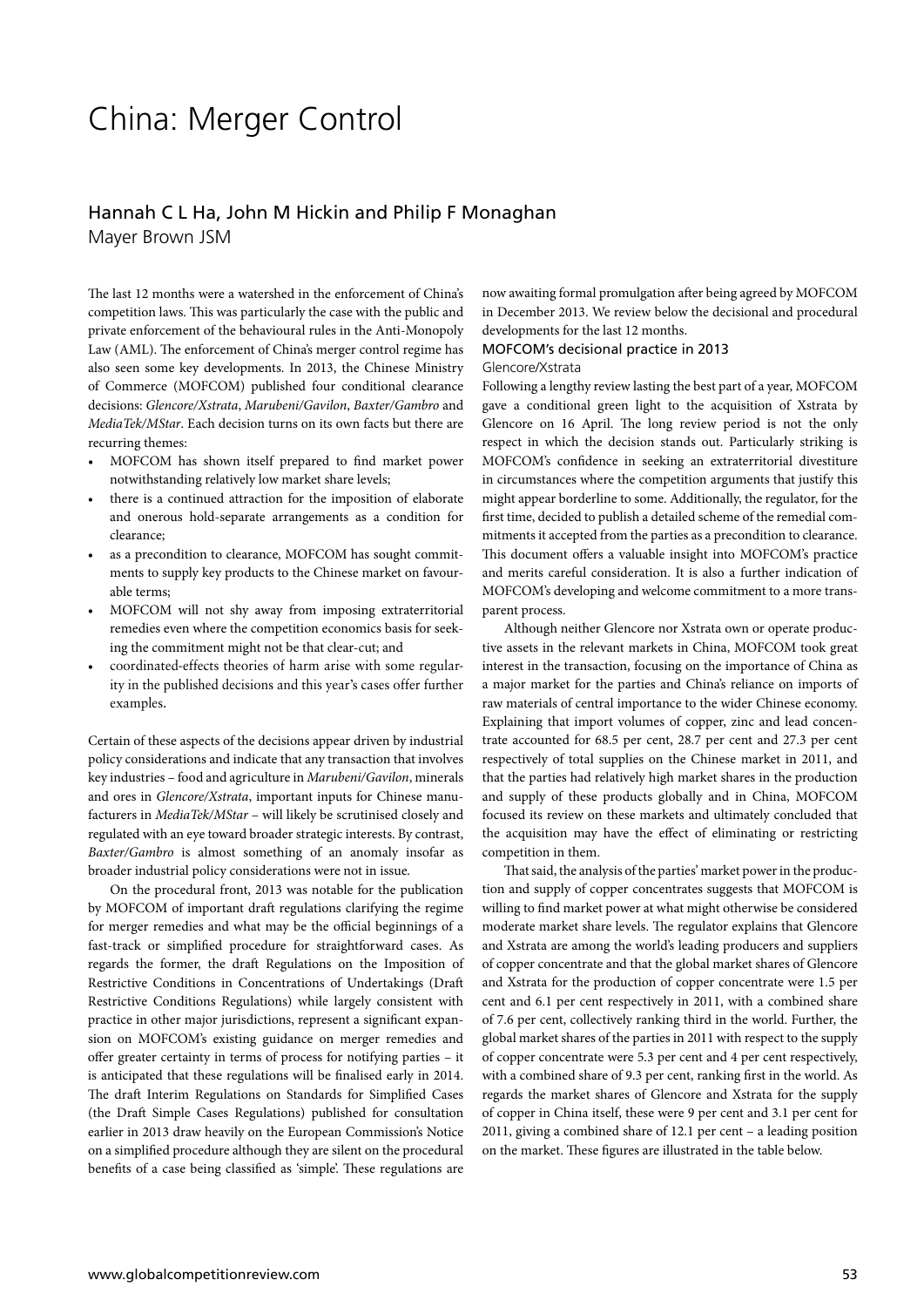Global and China market shares for the production and supply of copper concentrate in 2011

|                                                                             | Glencore | Xstrata | Others |
|-----------------------------------------------------------------------------|----------|---------|--------|
| Global production<br>(combined share ranking third in the world)            | 1.50%    | 6.10%   | 92.40% |
| Global supply<br>(combined share ranking first in the world)                | 5.3%     | 4%      | 90.30% |
| China supply<br>(combined share amounting to a market-<br>leading position) | 9%       | 3.1%    | 87.90% |

While the published decision does elaborate other reasons for concluding the parties would have market power post-merger in the copper concentrate market (vertical integration and foreclosure concerns, barriers to entry are mentioned in particular), it is worth noting that the market share levels discussed above are all well below the 25 per cent figure used by, for example, the European Commission to establish a threshold below which an absence of restrictive effects can be presumed. What this means for the future and in particular whether MOFCOM will always be willing to find market power at such levels is not clear. Arguably, the central issue for the regulator in the case was a concern that China was uniquely dependent on overseas supplies of a critical commodity.

The analysis of competition concerns in the markets for zinc and lead concentrate is in many respects comparable with the analysis for copper albeit that MOFCOM noted that China is less dependent on imports as indicated above. MOFCOM therefore took the view that softer behavioural commitments would suffice in these markets.

Most notable of the restrictive conditions imposed, and the likely cause of the protracted review as the regulator and the parties sought to agree an acceptable compromise, is the required divestiture by September 2014 of Xstrata's Las Bambas copper mine in Peru at a price not lower than the higher of the fair market value of the mine or the sum of all costs incurred in developing it. In common with regimes elsewhere the purchaser must be approved by MOFCOM, though somewhat interestingly Glencore has undertaken to use its best endeavours to submit the details of all potential buyers of Las Bambas to MOFCOM by 31 August 2014. Whether this means MOFCOM would then select a buyer is not entirely clear.

Further, to the extent that Glencore might fail to sell Las Bambas within the required time, the remedy scheme provides that Glencore must submit a proposal to MOFCOM for the appointment of a divestiture trustee empowered to sell without a reserve price Glencore's interest in one of a number of alternative copper mining projects in Latin America or South East Asia as might be specified by MOFCOM. At the time of writing, a binding offer for the Las Bambas mine has not yet been announced.

Aside from the structural remedy, MOFCOM sought conduct remedies of a kind seen in other decisions. Behavioural conditions were imposed relating to the pricing and volumes of copper, zinc and lead concentrates supplied to Chinese customers. For a period of eight years, Glencore agreed to supply to the Chinese market 900,000 tonnes of copper concentrate annually at a particular regulated price – although the minimum volume is subject to adjustment in line with Glencore's actual levels of production. In the case of supplies of zinc and lead concentrates, Glencore agreed that during the eight-year supply commitment period, its offer conditions would be 'fair, reasonable, and consistent with the then prevailing terms used in the international market'.

#### Marubeni/Gavilon

MOFCOM published its conditional approval of Marubeni's acquisition of Gavilon Holdings, hot on the heels of *Glencore/Xstrata*. The US\$5.6 billion grain deal between one of Japan's largest trading companies and the third-largest North American grain company took just under a year for MOFCOM to clear. First notified by the parties in June 2012, the notification was withdrawn and resubmitted in January 2013 at the end of a Phase III review and after an initial remedies proposal had been rejected. The transaction was ultimately cleared several days after the parties agreed to operate Marubeni's and Gavilon's China soybean export businesses through separate and independent legal entities backed up by firewall mechanisms to safeguard against the exchange of competitively sensitive information. The final remedies scheme includes the following elements:

- Marubeni and Gavilon will set up two independent legal entities for the purpose of exporting and selling soybeans on the Chinese market; and
- Marubeni's soybean subsidiary and Gavilon's soybean subsidiary will maintain structural and operational independence with respect to personnel, sourcing, marketing, sales and pricing. Post-completion, Marubeni's soybean subsidiary will not source soybeans from Gavilon's US assets other than on an arm's-length basis.

Extensive hold-separate remedies of this kind are not unusual in the China context and MOFCOM imposed similar arrangements in *Western Digital/Hitachi* in 2012. What is telling is not so much the remedies as such but more the basis for seeking them. MOFCOM's decision rehearses the key considerations:

- China is the world's largest importer of soybeans. In 2012, the country's imported volume of soybeans accounted for 60 per cent by volume of total worldwide soybean trade, and 80 per cent of China's domestic supply;
- China imported 58.38 million tons of soybeans in 2012, implying a total domestic market of 72.975 million tons (MOFCOM makes no reference however to total market size as it defines the relevant market as a market for imports only);
- Marubeni shipped 10.5 million tons of soybeans to China in 2012, implying a market share of 14 per cent or 18 per cent approximately if the relevant market is defined by reference to imports alone as in the MOFCOM decision.<sup>1</sup> Marubeni ranked first among suppliers of imported soybeans in China;
- Gavilon's global soybean sales in 2012 amounted to 5.1 million tons. This seems to translate into a global market share of approximately 5 per cent.<sup>2</sup> MOFCOM does not provide any market share for Gavilon in China but the figures provided in the decision allow one to determine that its share would be less that 1 per cent; $3$
- While noting that the supply of soybeans in China was highly dependent on imports (80 per cent of all supplies were imported in 2012 as mentioned above), MOFCOM explained that the downstream domestic China market for soybean crushing was highly fragmented and characterised by small-scale production with weak countervailing bargaining power.

Overall, the key consideration appears to have been that the deal would significantly boost Marubeni's access to global soybean resources through the acquisition of Gavilon's capacity for soybean origination, storage and logistics in North America thus enhancing Marubeni's ability to import soybeans into China. This would result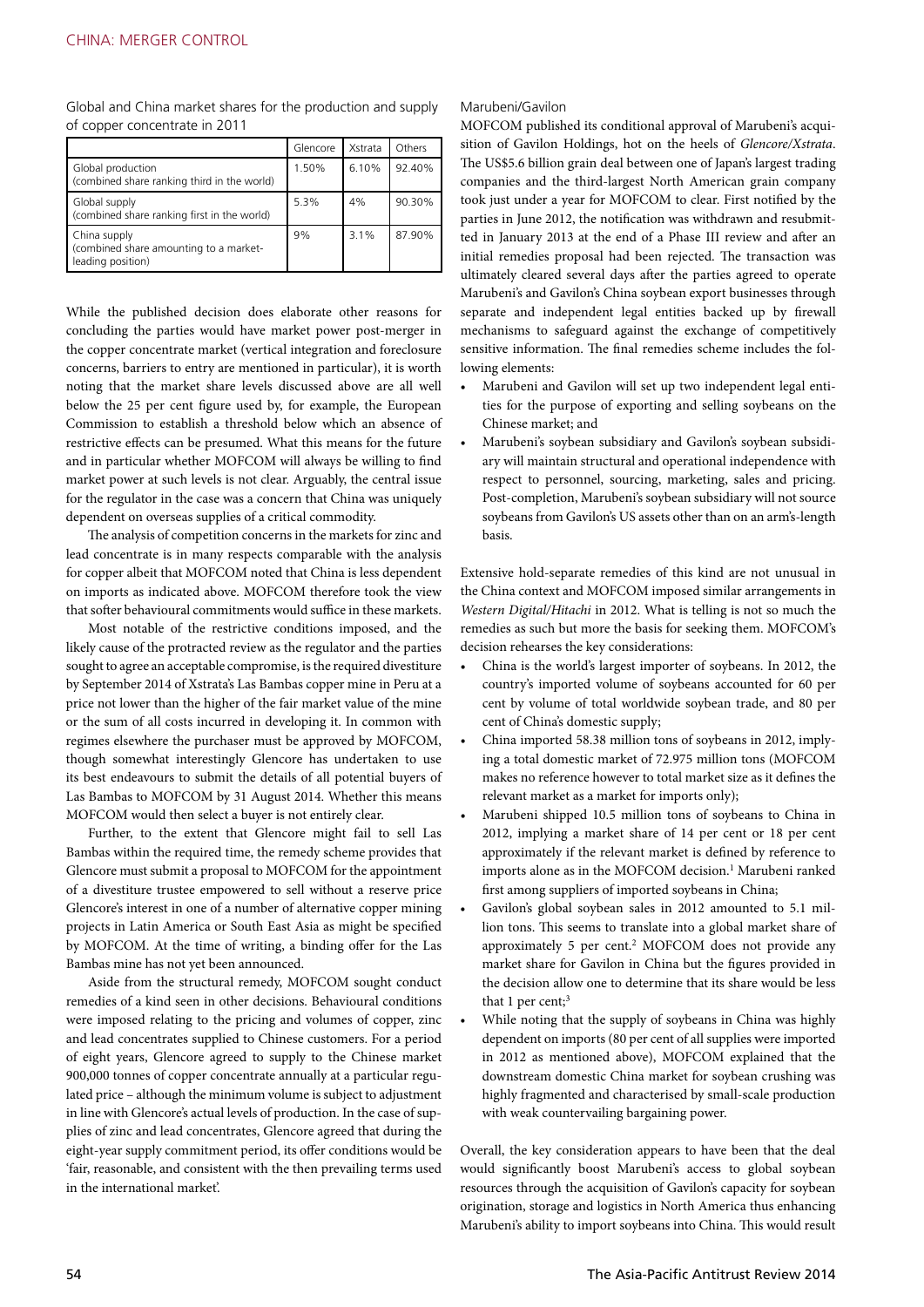in what MOFCOM terms a material 'strengthening' of Marubeni's 'control' over the import market for soybeans.

Nonetheless, taking a more orthodox approach to an assessment of the facts might lead one to question whether the parties have any particular level of market power on the relevant market for soybeans. In this respect it is notable that MOFCOM appears not to have considered in depth the degree of competitive constraint provided by Marubeni's rivals or the ability of competitors to expand in response to attempts by the merged firm to increase prices and/or lower output. And, as indicated above, it is striking that MOFCOM chose to define the relevant market as a market for imports into China thus by implication taking the view that domestic supplies were somehow not relevant to the assessment. Whatever the rationale for such an approach – the decision is silent on the point – the effect would be to overstate the parties' market position, albeit that on the facts of the case, not by very much.

#### Baxter/Gambro

*Baxter/Gambro* was conditionally approved on 8 August 2013 after MOFCOM opened a so-called 'Phase III' review – an agreed extension to Phase II.

In the case, MOFCOM focused its competition assessment on the relevant global and domestic Chinese markets for continuous renal replacement therapy (CRRT) equipment and related consumables (collectively, the markets for CRRT equipment) and haemodialysis (HD) equipment, concluding that the transaction would likely eliminate or restrict competition in these markets and specifically, for MOFCOM's purposes, the Chinese market for the products.

The table immediately below shows the parties' respective market shares in the CRRT China markets as disclosed by MOFCOM in its decision. Interestingly, MOFCOM also offers a detailed assessment of concentration levels pre-and post-transaction using the Herfindahl-Hirschmann Index (HHI),<sup>4</sup> shown in the second table.

| China market shares for CRRT equipment |  |
|----------------------------------------|--|
|----------------------------------------|--|

|        | <b>CRRT</b> monitors | CRRT blood<br>tubes | CRRT dialysers |
|--------|----------------------|---------------------|----------------|
| Baxter | 14%                  | 36%                 | 15%            |
| Gambro | 43%                  | 48%                 | 64%            |
| Others | 43%                  | 16%                 | 21%            |

China HHI levels for CRRT equipment

|                                | <b>CRRT</b> monitors | CRRT blood<br>tubes | CRRT dialysers |
|--------------------------------|----------------------|---------------------|----------------|
| Pre-acquisition<br><b>HHI</b>  | 2,738                | 3,702               | 4.506          |
| Post-acquisition<br><b>HHI</b> | 3.942                | 7,158               | 6.426          |
| HHI delta                      | 1,204                | 3,456               | 1,920          |

In relation to CRRT equipment, MOFCOM found that the transaction would significantly increase concentration levels in the relevant markets (the HHI delta or difference between the HHI levels preand post-acquisition serves as an indicator or proxy for the change in concentration levels brought about by the merger) and eliminate Baxter's closest competitor, resulting in high combined market shares held by the merged firm post-acquisition and affording it what MOFCOM regarded as a 'dominant position' in the China markets for CRRT equipment.

With respect to HD equipment, MOFCOM concluded that the transaction would likely result in 'coordinated effects' in the relevant markets in China, with the two main competitors – the merged entity and a third party Nipro Medical Corporation – holding a combined 48 per cent market share. Although the 'increment' in the merged firm's market share was a modest 3 per cent (according to MOFCOM Gambro's market share was 19 per cent while Baxter's was 3 per cent), the key consideration would appear to have been the existence of an agreement between Baxter and Nipro Medical Corporation for the production of HD products. MOFCOM was concerned that this agreement created a risk that competitively sensitive information would be exchanged on such matters as production costs and quantities. The agreement would 'facilitate the mutual coordination' of the two key players on the China HD market, MOFCOM felt. On this point, it might be noted that MOFCOM generally appears more open to deploying a coordinated effects theory of harm compared with authorities elsewhere. That said, the existence of structural links between players in a market is well recognised as an important consideration when assessing the likelihood of coordinated effects.

In light of its concerns, MOFCOM approved the transaction subject to the following:

- the divestiture of Baxter's global CRRT business; and
- the discontinuation of the Baxter-Nipro agreement for the production of haemodialysers insofar as it related to China.

#### MediaTek/MStar

*MediaTek/MStar* was first filed with MOFCOM on 6 July 2012. Following a number of rounds of unsuccessful negotiations between the parties and MOFCOM over the scope of the remedies package, the filing was eventually cleared on 26 August 2013.

MOFCOM noted that both merging parties are mainly engaged in the design and manufacture of integrated circuit chips for multimedia display and wireless communications devices. After concluding that the transaction would not likely have any anti-competitive effects on the market for mobile phone baseband chips, MOFCOM focused on the market for LCD TV control chips. The published decision is somewhat equivocal as to whether the geographic scope of this market is global or national but MOFCOM's main concern was clearly the Chinese market which, in any event, had its own special features in MOFCOM's view.

The table immediately below shows the parties' respective market shares in the relevant Chinese markets as set out in MOFCOM's decision. As in *Baxter/Gambro*, MOFCOM offered a detailed assessment of concentration levels using the HHI system of indicators. MOFCOM's findings in this respect are shown in the second table.

China market shares for LCD TV control chips

| MediaTek      | 15% |
|---------------|-----|
| MStar         | 65% |
| <b>Others</b> | 20% |

China HHI levels for LCD TV control chips

| Pre-acquisition HHI  | 4.533 |
|----------------------|-------|
| Post-acquisition HHI | 6.500 |
| HHI delta            | .967  |

MOFCOM considered the relevant Chinese market for LCD TV control chips to be highly concentrated before the merger and noted that the transaction would 'obviously' change the structure of the market. In MOFCOM's view, the acquisition would eliminate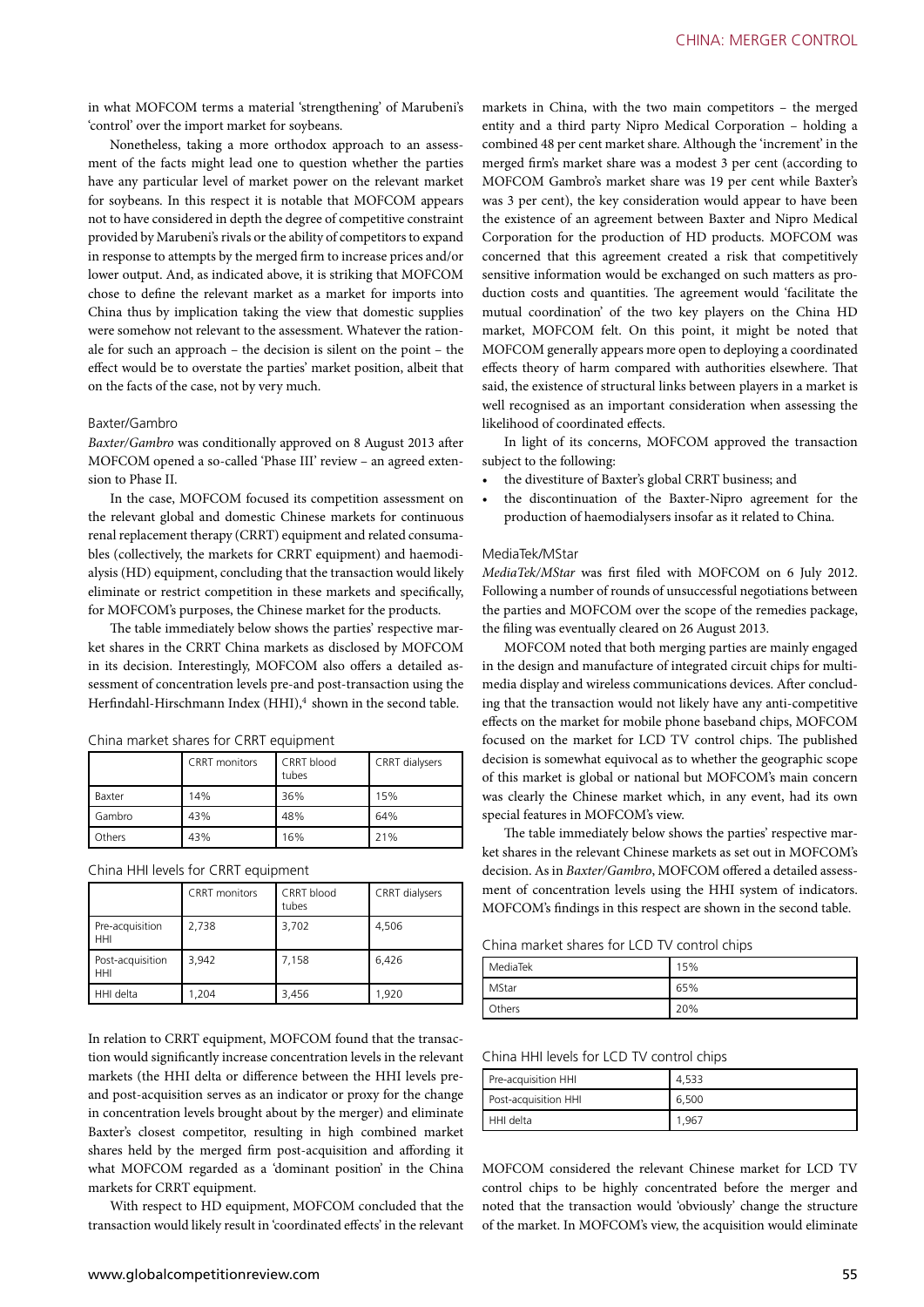MediaTek's closest competitor and remaining suppliers, and the threat of new entry, would not constitute an effective competitive restraint post-merger. MOFCOM therefore concluded that the merged entity would become the 'dominant' player in China with a market share of 80 per cent.

In view of these concerns, MOFCOM imposed a striking set of behavioural remedies:

- MStar's LCD TV control chip business (Morningstar) must be maintained as an independent competitor on the market;
- MediaTek's exercise of its shareholder rights in Morningstar is to be strictly limited and subject to prior approval by MOFCOM with the exception of rights to receive dividends and information necessary for producing consolidated financial statements;
- directors of Morningstar may only be appointed/removed with the approval of MOFCOM;
- MediaTek and Morningstar must maintain their R&D investments at no less than pre-acquisition levels;
- MediaTek and Morningstar are prohibited from exchanging competitively sensitive information and using customers as conduits for the exchange of such information. Board members and senior executives who breach this obligation may be dismissed;
- cooperation between MediaTek and Morningstar is to be subject to prior approval;
- certain customary pre-acquisition practices regarding the supply of LCD TV control chips and after-sales service levels must be maintained post-merger;
- should MediaTek and/or Morningstar merge in the future with another party active in the LCD TV control chip market, they must seek prior approval from MOFCOM. This applies regardless of the turnover of the undertakings concerned; and
- MediaTek and Morningstar must comply with certain arrangements intended to control the prices of LCD TV control chips and related products sold on the China market. In particular, prices in China must not be higher than the prices of similar products sold by MediaTek and Morningstar outside China.

Looking at these remedies, the obvious question might be why MOFCOM would choose such a structure over a divestiture which would seem equally capable of addressing the competition concerns identified while placing less of a burden on MOFCOM in terms of monitoring. On the other hand, a straightforward divestiture would not have afforded MOFCOM the leverage it acquired over LCD TV control chip pricing in China in view of the pricing commitment described above.

#### Procedural developments in 2013

Draft Restrictive Conditions Regulations

As part of its continued drive toward greater transparency, on 27 March 2013 MOFCOM published the Draft Restrictive Conditions Regulations. The Draft Regulations are comprehensive in scope, largely in line with mainstream international practice and intended to update and ultimately replace MOFCOM's 2010 Interim Measures for the Divesture of Assets or Businesses.

In summary, the Draft Restrictive Conditions Regulations offer guidance on the following:

- The types of restrictive conditions that MOFCOM might seek (structural, behavioural or hybrid conditions). Behavioural conditions are generally imposed for 10 years unless otherwise specified.
- Divestitures. The draft provides detailed guidance on the form a structural remedy may take, and the procedures that apply in

that regard. Businesses will generally have six months to find a purchaser, however MOFCOM may require 'upfront buyer' divestitures in some circumstances where the parties may not complete before finding a suitable purchaser. These requirements are generally all consistent with international practice. There does not appear, however, to be any express provision made for a 'fix it first' remedy where parties would enter into a sale-and-purchase agreement even before clearance. The draft envisages alternative divestiture commitments – generally known as 'Crown Jewels' remedies.

- The monitoring of conditions. The regulations spell out the duties and obligations of the parties and the divestiture and monitoring trustees.
- The timing for the negotiation of remedies and timing implications for MOFCOM's review more generally. MOFCOM will make known, in a 'timely' manner, its position on whether the notified concentration has or may have adverse effects on competition with a view to the notifying parties proposing remedies. Parties may then propose remedies 'within the period specified by MOFCOM' although parties may also take the initiative to propose remedies before MOFCOM has formulated its view on whether the transaction will give rise to competition concerns. Parties must submit a final remedies proposal at least 20 days prior to the final merger review deadline – the end of Phase II, for example. The draft imposes only limited timing obligations on MOFCOM itself for the assessment of remedy proposals referencing that these are to be assessed in a 'timely' manner. The draft provides for the 'market testing' of remedies but again there is no mention of any time frame. The draft does not therefore completely address delays to MOFCOM's review which might be incurred when parties enter into remedies discussions with the Chinese regulator.
- The consequences of breaching a condition imposed. If a party breaches MOFCOM's conditional clearance decision, the party will be ordered to rectify the breach. In a case of gross violation, implementation of the concentration could be halted or the transaction unwound. MOFCOM may also impose a fine of 500,000 renminbi.
- The variation or withdrawal of remedies at the parties' request or on MOFCOM's own initiative – if it becomes impossible or unnecessary to implement the remedies, or, if the competitive environment has changed. The possibility of regulator-driven own-initiative changes to remedies appears to give MOFCOM considerable leverage over the parties without offering the necessary compensatory procedural safeguards.

Although the Draft Restrictive Conditions Regulations do not provide much insight as regards MOFCOM's policy considerations when assessing whether a particular remedy proposal is suitable, the regulator has demonstrated a willingness to accept – and arguably an apparent preference for – extensive conduct remedies. Against the backdrop of its decisional practice, it is perhaps unfortunate that the Draft Restrictive Conditions Regulations do not offer some guidance on when MOFCOM will likely seek conduct remedies and/or some insight into MOFCOM's experience with them.

It is expected that the Draft Restrictive Conditions Regulations will be finalised and adopted in the first half of 2014.

#### Draft Simple Cases Regulations

The Draft Simple Cases Regulations were published for comment on MOFCOM's website on 3 April 2013.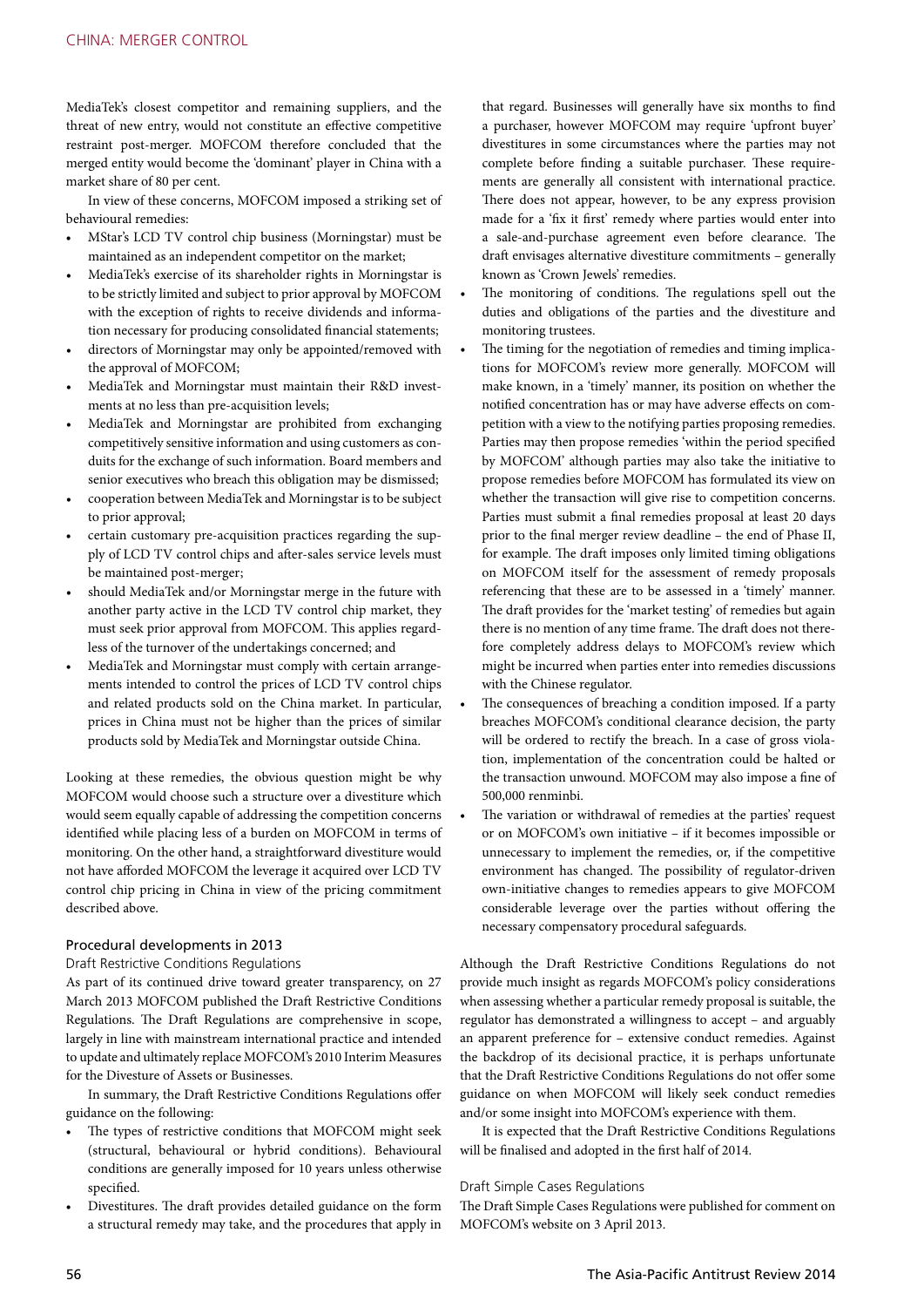The Draft Simple Cases Regulations are a pared down and somewhat less ambitious version of MOFCOM's earlier draft Interim Provisions on the Classification of Concentrations of Undertakings (Draft Classification Provisions) published in May of 2012. The Draft Simple Cases Regulations clarify the standards MOFCOM will use to distinguish simple cases from other cases meriting a more detailed investigation, and in that respect, the draft draws heavily on the European Commission's Notice on a simplified procedure (in particular section II of that Notice which sets out categories of concentration suitable for treatment under the EU's simplified review mechanism).

Whereas the Draft Classification Provisions sought to identify three categories of case (simple, normal and major cases) on the basis of market share levels, HHI figures and other factors, the Draft Simple Case Regulations have taken the less ambitious though likely better approach of seeking only to distinguish simple cases. The regulations identify six categories of simple case:

- horizontal concentrations where the aggregate market share of the parties in all horizontal markets is less than 15 per cent;
- vertical concentrations where the aggregate market share of the parties in all vertically related markets is less than 25 per cent;
- concentrations without any vertical relationship between the parties where the aggregate market share of the parties in each market is less than 25 per cent. Typically one would expect this category of case to be a 'conglomerate' case though the formulation used by MOFCOM does not seem confined to the conglomerate scenario. In that respect, there is no reference to 'closely related neighbouring markets';
- concentrations which involve the establishment of a joint venture outside China, where the joint venture does not conduct economic activities in China;
- concentrations which involve an acquisition of the equity or assets of a foreign enterprise, where the foreign enterprise does not conduct economic activities in China; and
- concentrations that entail a change of control in respect of an existing joint venture where, post-transaction, the joint venture will be controlled by one or more of the parties who jointly controlled the joint venture before the transaction.

Unsurprisingly, MOFCOM retains a significant level of discretion to recategorise cases falling within the above classes as non-simple where certain additional factors are present. In particular, the following factors would suggest that a more careful assessment is required:

- concentrations that entail a change of control in respect of an existing joint venture where, post-transaction, the joint venture will be solely controlled by a party who is a competitor of the joint venture;
- concentrations where it is difficult to define the relevant markets;
- concentrations that may cause adverse effects on market entry or technological progress;
- concentrations that may have an adverse impact on consumers or other relevant business operators;
- concentrations that may have an adverse impact on the development of the Chinese economy; and
- other concentrations that may in MOFCOM's opinion have an adverse impact on competition.

The above categorisation is largely uncontroversial. The draft regulations, however, omit any mention of an indicative merger review time frame for simple cases or other procedural benefits which a

simplified case might merit. In its Draft Classification Provisions, MOFCOM had proposed that a simple case could expect to be cleared in Phase I absent 'special circumstances'. This might be seen as the minimum parties would be entitled to but equally there should be an opportunity for a reduced filing burden and some guarantee that the pre-acceptance phase – prior to a filing being declared complete – would not be longer than appropriate for a simple case.

The Draft Simple Cases Regulations provide no answers to these questions although it is understood that MOFCOM hopes to further flesh out a fast-track procedure for simple cases during the course of 2014. MOFCOM is reported to have adopted the Draft Simple Cases Regulations on 9 December 2013. At the time of writing, the finalised text of these regulations has not yet been made public.

#### Investigations into unreported transactions

MOFCOM enacted its Interim Measures for Investigating and Handling Unreported Concentrations on 30 December 2011. By the end of 2012, it was reported that MOFCOM had investigated four instances of a failure to notify. To date, it is understood that this figure has now risen to 10 cases where MOFCOM has opened an investigation. These figures suggest that MOFCOM is ramping up enforcement of the notification obligation and is understood to be looking at ways of increasing deterrence. There is a possibility that MOFCOM may begin to publicise the names of infringing undertakings (this would be welcome), and a senior MOFCOM official is reported in the legal press to have suggested that MOFCOM might order a transaction to be unwound in an appropriate case.

#### Anticipated developments and concluding remarks

Since the AML came into force in 2008, MOFCOM has reviewed over 700 merger cases. Along with a mounting caseload, MOFCOM's published merger decisions in 2013 reflect a growing confidence and sophistication as the regulator demonstrates an increasingly robust and detailed assessment of the relevant considerations in a given case. However, cases continue to require long review periods (some recent decisions have taken over a year as we have seen) given resource issues within MOFCOM. The introduction of an effective simplified merger review process should therefore be seen as a priority for 2014 as MOFCOM statistics continue to show that most cases still proceed to a Phase II review regardless of competition or other concerns.

Foreign investors are now generally aware that a merger or acquisition may trigger a need to file with MOFCOM where the relevant AML turnover thresholds are exceeded. However, uncertainty remains as to the meaning of 'control' under the AML and whether a given transaction amounts to a 'concentration'. According to recent reports in the media, senior MOFCOM officials have indicated that legislative steps might be taken in the near term to further clarify this point. To the extent that these steps might serve as an opportunity to further expand MOFCOM's jurisdiction over acquisitions of minority interests, this would be a very significant (and potentially unwelcome) development and there may be a comparison to be drawn with the European Commission's current moves in a similar direction.

As evidenced in the decisions reviewed in this article, MOFCOM has not shied away from imposing challenging and extensive conditions for clearance – including extraterritorial divestments and pricing commitments – in high-profile global transactions often driven by thinly disguised industrial policy concerns. Recent encouraging statements by Chinese government officials that industrial policy should now begin to defer to market economy considerations in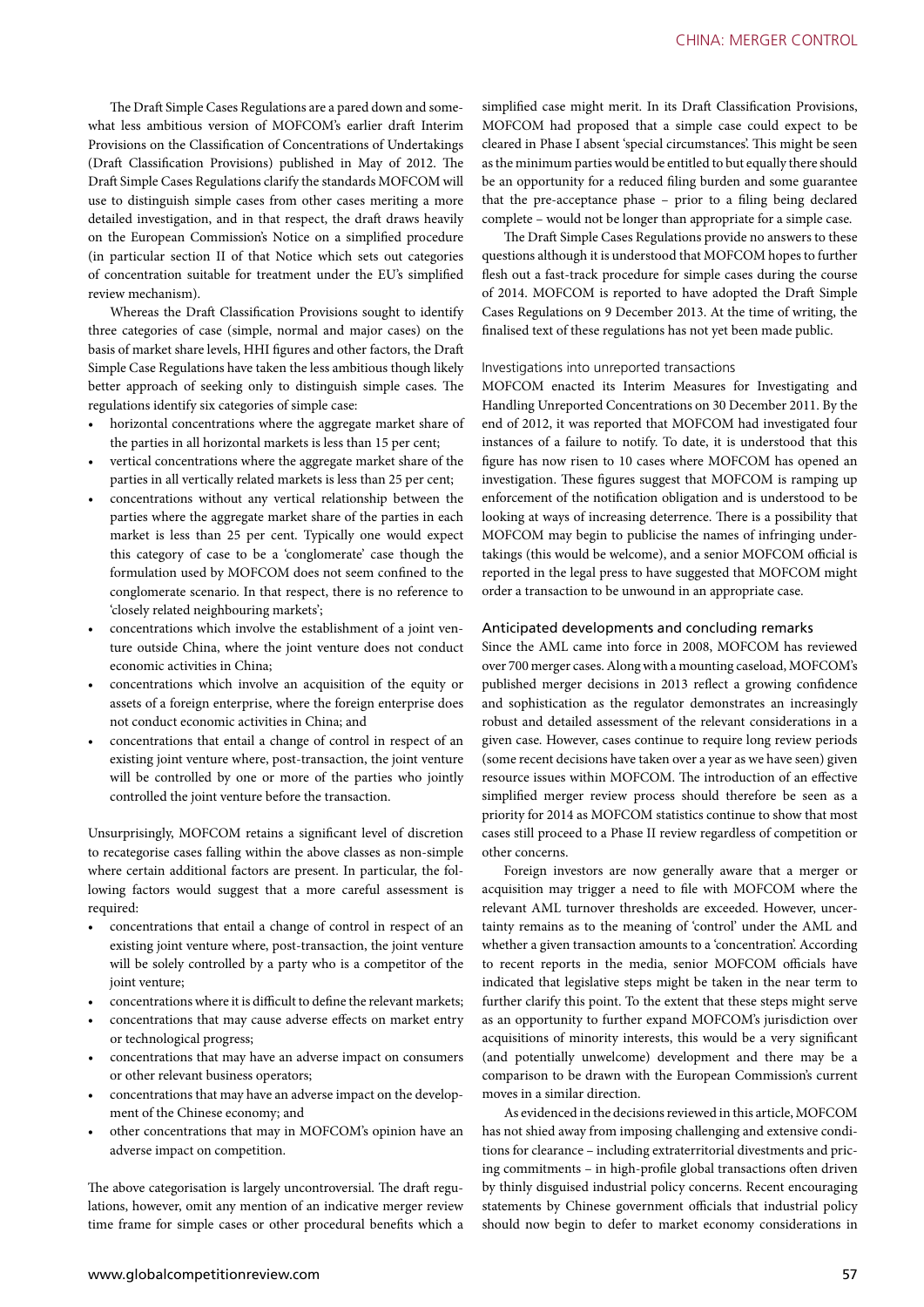the aftermath of the Third Plenum of the 18th Central Committee of the Communist Party of China might be taken to suggest that MOFCOM may be preparing to adjust its course in the future.

#### Notes

- 1 MOFCOM does not in fact give any market share percentages for soybeans in its decision. It explains, however, that China imported 58.38 million tons of soybeans in 2012 and that this accounted for 80 per cent of China's domestic supply. Accordingly, China's total market size would be in the region of 72.975 million tons. Assuming Marubeni shipped 10.5 million tons of soybeans to China in 2012 (MOFCOM's figure), this implies a market share of 14 per cent of all domestic supply or 18 per cent if the relevant market is defined by reference to imports alone in line with MOFCOM's practice in the published decision.
- 2 MOFCOM advises that in 2012, China's imported volume of soybeans accounted for 60 per cent by volume of total worldwide soybean trade. As China imported 58.38 million tons of soybeans in 2012, this would suggest the global market amounted to 97.3 million tons. If Gavilon's global soybean sales in 2012 amounted to 5.1 million tons (MOFCOM's figure), this translates into a global market share of approximately 5 per cent.
- 3 MOFCOM advises that in China Gavilon is active in the trading of 'bulk agricultural produce such as yellow corn, soybeans, soy meal, and feed and food ingredients'. MOFCOM further notes that in 2012, Gavilon exported to China a total quantity of about 400,000 tons of bulk agricultural produce. Even assuming this entire volume was constituted by soybeans (which it would not be), this translates into a market share of less than 1 per cent even where the relevant market is defined solely by reference to imports.
- 4 The Herfindahl-Hirschmann Index measures concentration levels in a given market by summing the squares of the individual market shares of all the firms in the market.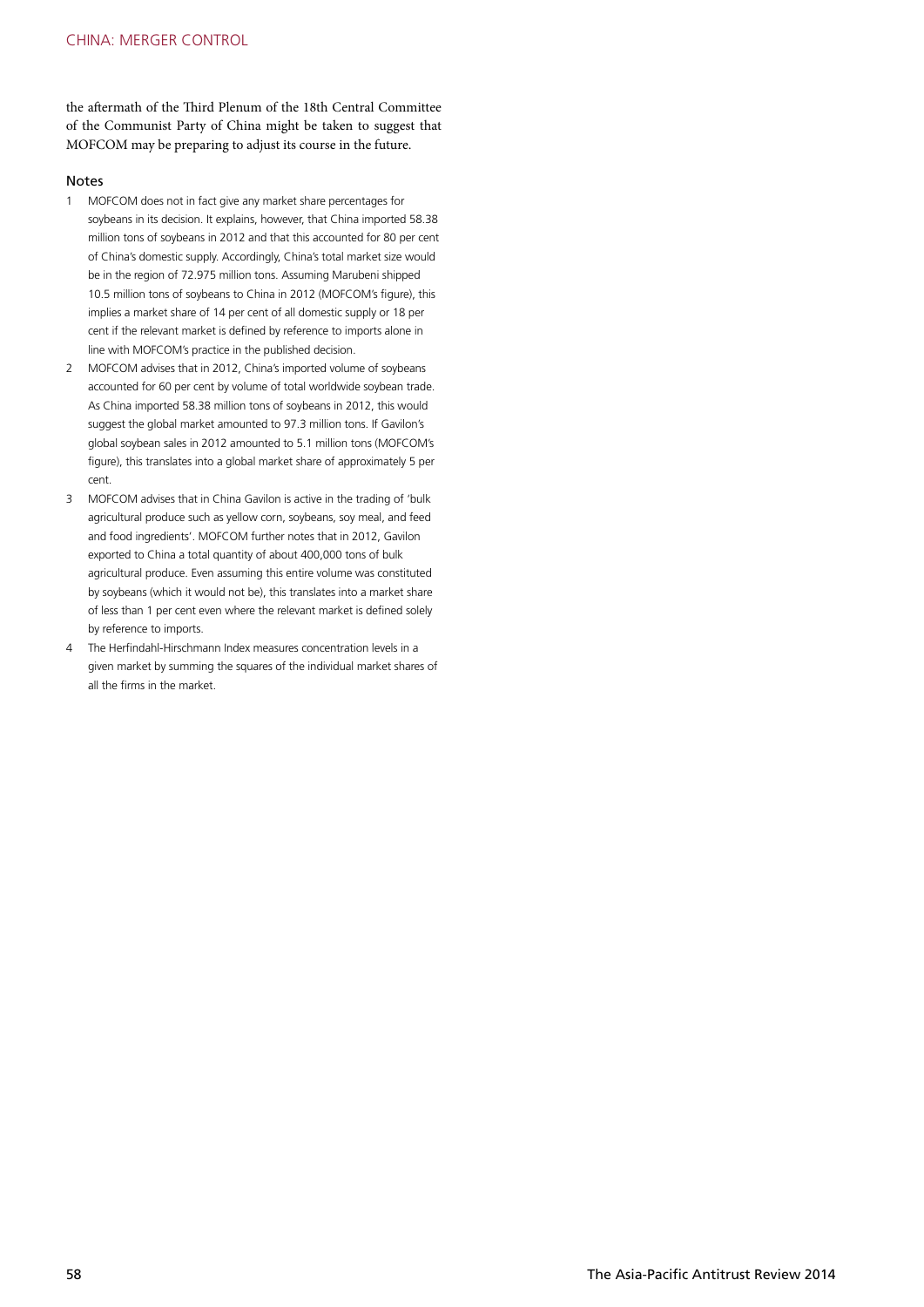

#### Hannah C L Ha Mayer Brown JSM

Hannah is a partner of Mayer Brown JSM. Hannah co-heads the firm's antitrust and competition practice in Asia, which since 2009 has been consistently ranked by *Chambers Asia-Pacific* as one of the leading international practice teams for antitrust in China. Hannah has more than a decade's experience in advising clients on merger control and other antitrust issues in China covering various industry sectors. She has also assisted clients in rolling out antitrust compliance programmes and has extensive experience in foreign direct investment in China, cross-border mergers and acquisitions, private equity transactions, and general corporate and commercial matters.

Hannah is widely recognised throughout the industry, having recently won the Best in Competition and Antitrust Award at Euromoney LMG's 2013 Asia Women in Business Law Awards, and is listed in Euromoney's *Expert Guides – Competition and Antitrust 2014*. She has also been named as a leading lawyer for mergers and acquisitions in the 2013 edition of *Expert Guides: Women in Business Law*; in *Chambers Asia-Pacific*'s corporate/M&A section (2011– 2013) and its antitrust and competition section (2009–2012); *IFLR1000* (2011–2014); and *PLC Which Lawyer?*.



John M Hickin Mayer Brown JSM

Based in Asia for more than 15 years, John Hickin is a partner of Mayer Brown JSM and is co-head of the firm's leading antitrust and competition practice in the region. John has extensive experience of dispute resolution (including arbitration and mediation) and frequently handles regulatory investigations in Hong Kong and Asia. John has followed the development of Hong Kong competition law closely, having been involved in the consultation with the HKSAR government regarding the region's cross-sector Competition Bill. He has recently helped a number of clients in preparing for the introduction of the new law by reviewing existing practices and contractual arrangements and helping shape appropriate adjustments going forward.

John's work in this practice area has been recognised by independent commentators including *IFLR1000* (2013–2014), *Chambers Asia-Pacific* (2012–2014) and *Expert Guides* (2011–2012).

# $MAYER*BROWN$ **JSM**

16th-19th Floors, Prince's Building 10 Chater Road Central Hong Kong Tel: +852 2843 2211 Fax: +852 2845 9121

Hannah C L Ha hannah.ha@mayerbrownjsm.com

John M Hickin john.hickin@mayerbrownjsm.com

Philip F Monaghan philip.monaghan@mayerbrownjsm.com

www.mayerbrownjsm.com

Mayer Brown JSM is part of Mayer Brown, a global legal services organisation advising clients across the Americas, Asia and Europe. Our presence in the world's leading markets enables us to offer clients access to local market knowledge combined with global reach.

We are noted for our commitment to client service and our ability to assist clients with their most complex and demanding legal and business challenges worldwide. We serve many of the world's largest companies, including a significant proportion of the Fortune 100, FTSE 100, DAX and Hang Seng Index companies and more than half of the world's largest banks. We provide legal services in areas such as banking and finance; corporate and securities; litigation and dispute resolution; antitrust and competition; employment and benefits; environmental; financial services regulatory and enforcement; government and global trade; intellectual property; real estate; tax; restructuring, bankruptcy and insolvency; and wealth management.

Our antitrust and competition team is at the forefront of emerging antitrust and anti-unfair competition issues globally. We have more than 70 lawyers practising antitrust and competition law and who are dedicated to delivering the highest quality service in meeting clients' needs. We fully understand today's complex competition issues, as well as the increasingly complex relationships among corporations in a global economy.

In addition to the firm's position as a leader in US and EU competition law, the firm's antitrust team in Asia is at the forefront of emerging antitrust and competition law issues in China, and is a recognised leader in merger filing and behavioural counselling work in the jurisdiction.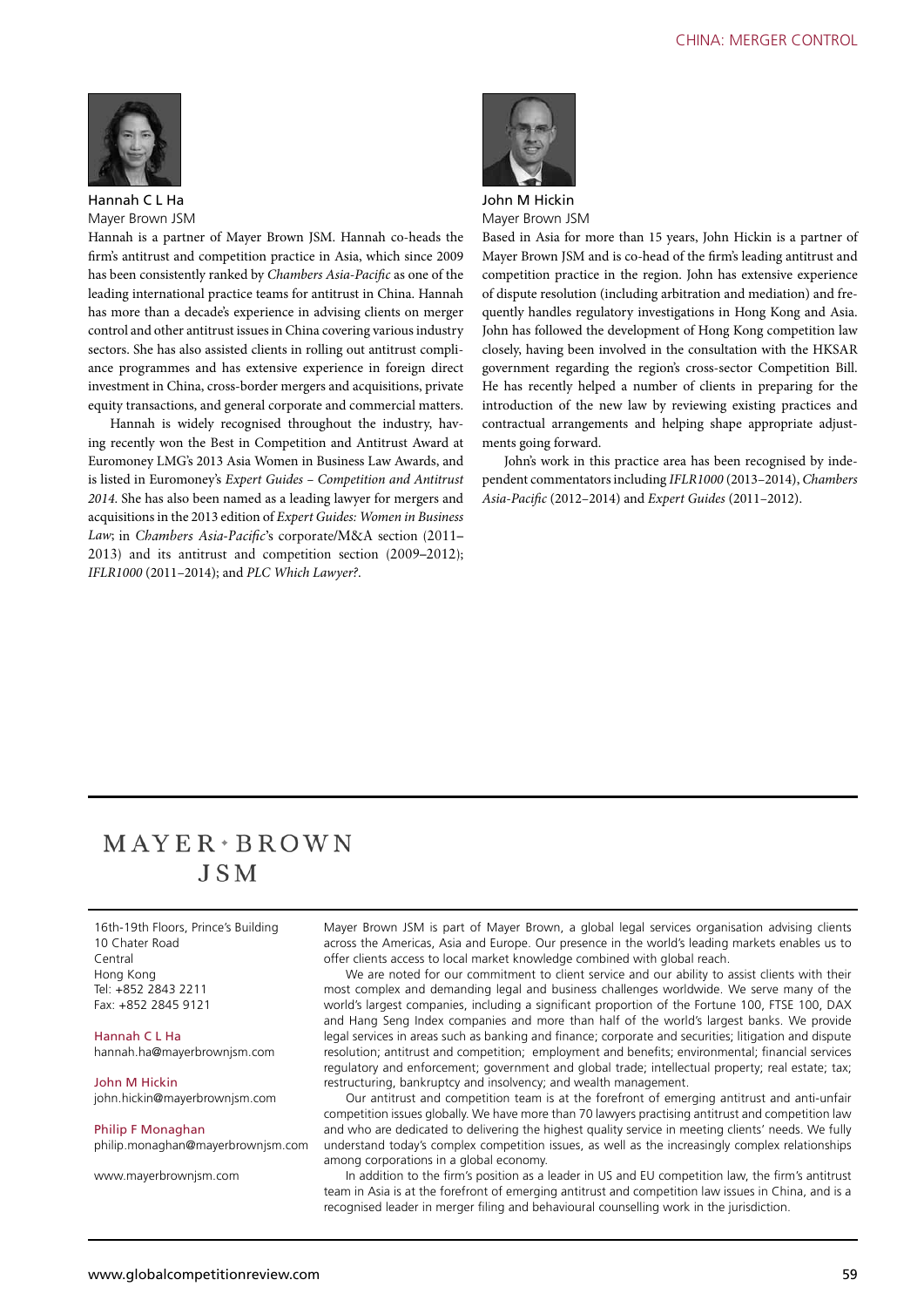

Philip F Monaghan Mayer Brown JSM

Philip is a senior associate with Mayer Brown JSM based in Hong Kong. He is an experienced competition lawyer with a decade of practice in the field and expertise in all areas of the law. Philip advises clients across a range of industry sectors – health care, chemicals, manufacturing, pharmaceuticals, infrastructure development, telecoms, financial services and energy. He regularly acts for Asia-based companies in respect of competition issues arising under antitrust laws globally. Equally, Philip advises multinationals on competition and transactional concerns under the Chinese Anti-Monopoly Law and Hong Kong companies and multinationals on the implications of the new Hong Kong Competition Ordinance. Philip has been involved as lead counsel in antitrust investigations and reviews conducted by the EU Commission, the UK OFT, the Dutch competition authority, the Korea FTC, the Japan FTC, the Competition Commission of South Africa, the ACCC, MOFCOM and others. He has also been legal adviser to one of the UK's sectoral economic regulators.

Philip is acknowledged as a rising star for competition/antitrust by *IFLR1000* (2014). He is listed in Euromoney's *Expert Guides – Competition and Antitrust* 2014.